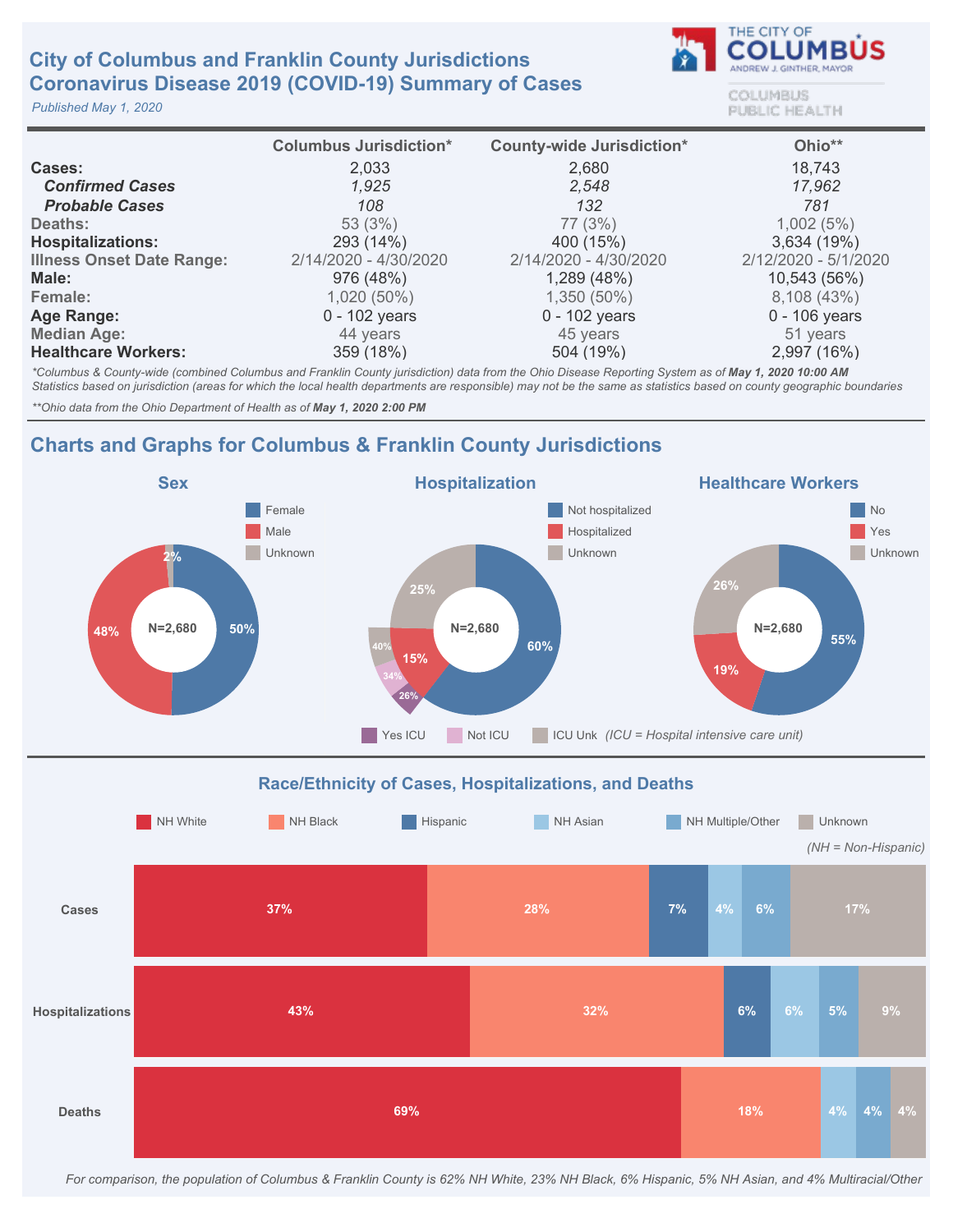# **City of Columbus and Franklin County Jurisdictions** Coronavirus Disease 2019 (COVID-19) Summary of Cases

Age of COVID-19 Cases in Columbus & Franklin County (N=2,677\*)

**(page 2)** Published May 1, 2020

#### 0-19yrs 20-29yrs 30-39yrs 40-49yrs 50-59yrs 60-69yrs 70-79yrs 80+yrs 0 100 200 300 400 500 Number of cases 207 187 309 <sup>455</sup> <sup>441</sup> 476 491 111 \*3 cases with unknown age group not

included

Epi Curve for Columbus & Franklin County by Date of Illness Onset ( $N = 1,964**$ )



### Newly-Reported Cases in Columbus & Franklin County (N=2,629\*\*\*)